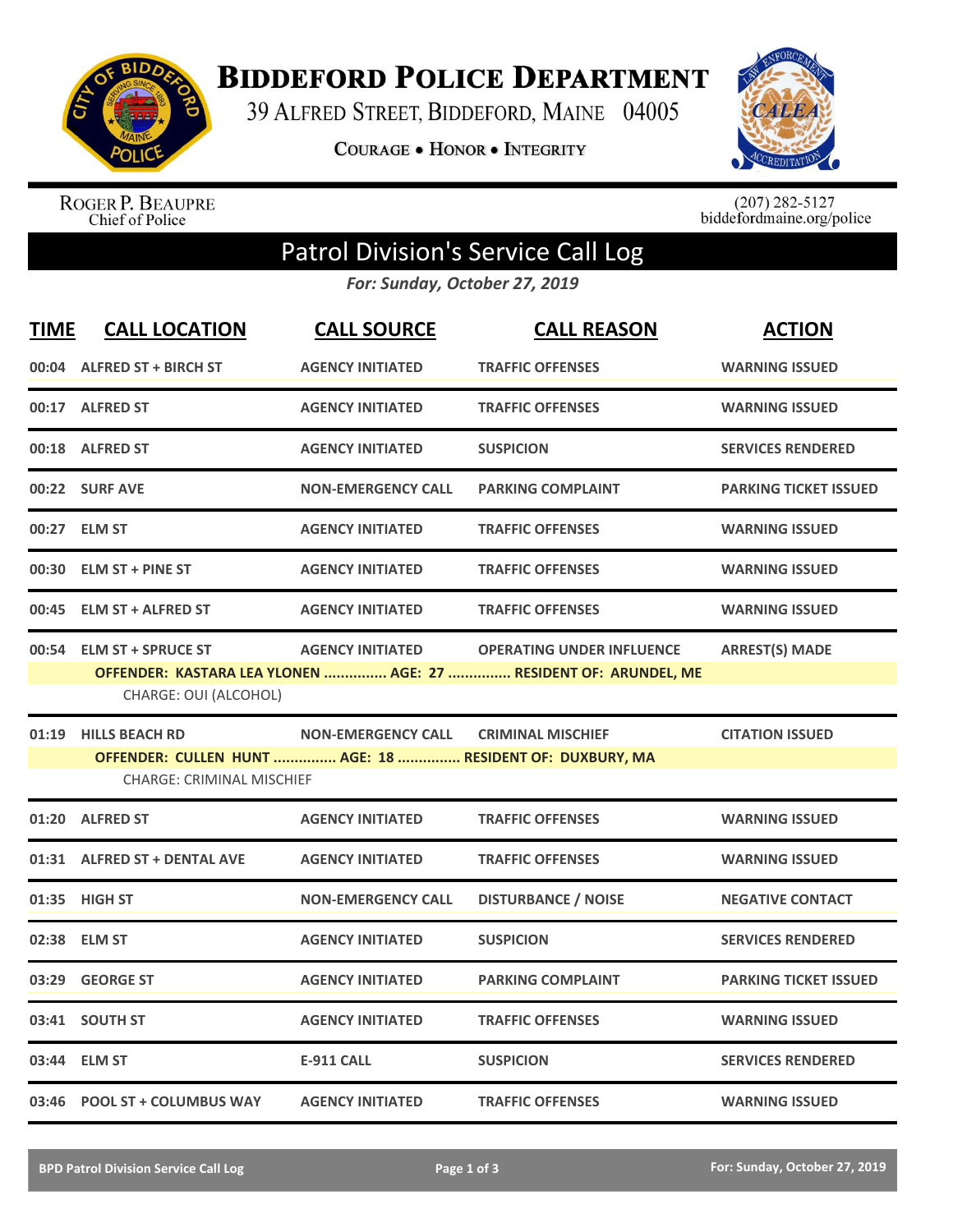## **TIME CALL LOCATION CALL SOURCE CALL REASON ACTION**

**05:04 ALFRED ST AGENCY INITIATED TRAFFIC OFFENSES CITATION ISSUED OFFENDER: GARRETT D FORTUNATO ............... AGE: 26 ............... RESIDENT OF: SANFORD, ME** CHARGE: FAILURE TO REGISTER VEHICLE

CHARGE: OPERATING WITH SUSPENDED REGISTRATION

|                                                  | 06:47 ELM ST + ST MARYS ST                                      | <b>AGENCY INITIATED</b>   | <b>TRAFFIC OFFENSES</b>                                         | <b>WARNING ISSUED</b>        |  |  |
|--------------------------------------------------|-----------------------------------------------------------------|---------------------------|-----------------------------------------------------------------|------------------------------|--|--|
|                                                  | 08:38 ALFRED ST                                                 | E-911 CALL                | 911 MISUSE                                                      | <b>NO ACTION REQUIRED</b>    |  |  |
|                                                  | 09:23 ALFRED ST + SUMMIT ST                                     | <b>AGENCY INITIATED</b>   | <b>TRAFFIC OFFENSES</b>                                         | <b>WARNING ISSUED</b>        |  |  |
|                                                  | 10:21 CATHEDRAL OAKS DR                                         | <b>AGENCY INITIATED</b>   | <b>PAPERWORK</b>                                                | <b>SERVICES RENDERED</b>     |  |  |
|                                                  | 10:28 WESTMORE AVE                                              | <b>WALK-IN AT STATION</b> | <b>BURGLARY OF A MOTOR VEHICLE</b>                              | <b>REPORT TAKEN</b>          |  |  |
|                                                  | 10:49 AMHERST ST                                                | <b>NON-EMERGENCY CALL</b> | <b>MENTAL ILLNESS CASES</b>                                     | <b>SERVICES RENDERED</b>     |  |  |
|                                                  | 10:54 RIDGEVIEW DR                                              | <b>NON-EMERGENCY CALL</b> | <b>ANIMAL COMPLAINT</b>                                         | <b>SERVICES RENDERED</b>     |  |  |
| 11:13                                            | <b>BOULDER WAY</b>                                              | <b>NON-EMERGENCY CALL</b> | <b>SHOPLIFTING</b>                                              | <b>CITATION ISSUED</b>       |  |  |
|                                                  |                                                                 |                           | OFFENDER: BRIDGET E MARTIN  AGE: 24  RESIDENT OF: BIDDEFORD, ME |                              |  |  |
| CHARGE: THEFT BY UNAUTHORIZED TAKING OR TRANSFER |                                                                 |                           |                                                                 |                              |  |  |
|                                                  | 11:25 MEMORIAL DR                                               | <b>NON-EMERGENCY CALL</b> | <b>BURGLARY OF A MOTOR VEHICLE</b>                              | <b>REPORT TAKEN</b>          |  |  |
|                                                  | 11:37 WESTERN AVE                                               | <b>NON-EMERGENCY CALL</b> | <b>ANIMAL COMPLAINT</b>                                         | <b>SERVICES RENDERED</b>     |  |  |
|                                                  | 12:02 OLD ALFRED RD                                             | <b>NON-EMERGENCY CALL</b> | <b>ANIMAL COMPLAINT</b>                                         | <b>NEGATIVE CONTACT</b>      |  |  |
|                                                  | 12:10 ALFRED ST                                                 | <b>WALK-IN AT STATION</b> | <b>INTEL</b>                                                    | <b>SERVICES RENDERED</b>     |  |  |
|                                                  | 12:15 ALFRED ST                                                 | <b>WALK-IN AT STATION</b> | <b>COURT ORDERED CHECK IN</b>                                   | <b>NO VIOLATION</b>          |  |  |
|                                                  | 12:18 ALFRED ST                                                 | <b>WALK-IN AT STATION</b> | <b>CHECK WELFARE</b>                                            | <b>SERVICES RENDERED</b>     |  |  |
| 12:43                                            | <b>ROCKY WAY</b>                                                | <b>E-911 CALL</b>         | 911 MISUSE                                                      | <b>NO ACTION REQUIRED</b>    |  |  |
|                                                  | 12:55    FOSS ST                                                | <b>NON-EMERGENCY CALL</b> | <b>CHECK WELFARE</b>                                            | <b>SERVICES RENDERED</b>     |  |  |
| 12:59                                            | <b>GREEN ST</b>                                                 | <b>E-911 CALL</b>         | <b>SUSPICION</b>                                                | <b>CITATION ISSUED</b>       |  |  |
|                                                  | OFFENDER: JUVENILE - I  AGE: 16  RESIDENT OF: PARSONSFIELD, ME  |                           |                                                                 |                              |  |  |
|                                                  | CHARGE: POSSESSION OF MARIJUANA UNDER 21 YRS OLD- UP TO 1.25 OZ |                           |                                                                 |                              |  |  |
|                                                  | CHARGE: SALE/USE OF DRUG PARAPHERNALIA                          |                           |                                                                 |                              |  |  |
|                                                  | 13:02 WENTWORTH ST                                              | <b>NON-EMERGENCY CALL</b> | <b>JUVENILE OFFENSES</b>                                        | <b>SERVICES RENDERED</b>     |  |  |
| 13:36                                            | <b>SHOPS WAY</b>                                                | <b>NON-EMERGENCY CALL</b> | <b>PUBLIC ASSIST</b>                                            | <b>SERVICES RENDERED</b>     |  |  |
|                                                  | 13:58 SPRUCE ST                                                 | <b>NON-EMERGENCY CALL</b> | <b>MEDICAL W/ ASSIST</b>                                        | <b>TRANSPORT TO HOSPITAL</b> |  |  |
|                                                  | 14:23 ELM ST                                                    | <b>NON-EMERGENCY CALL</b> | <b>SUSPICION</b>                                                | <b>NEGATIVE CONTACT</b>      |  |  |